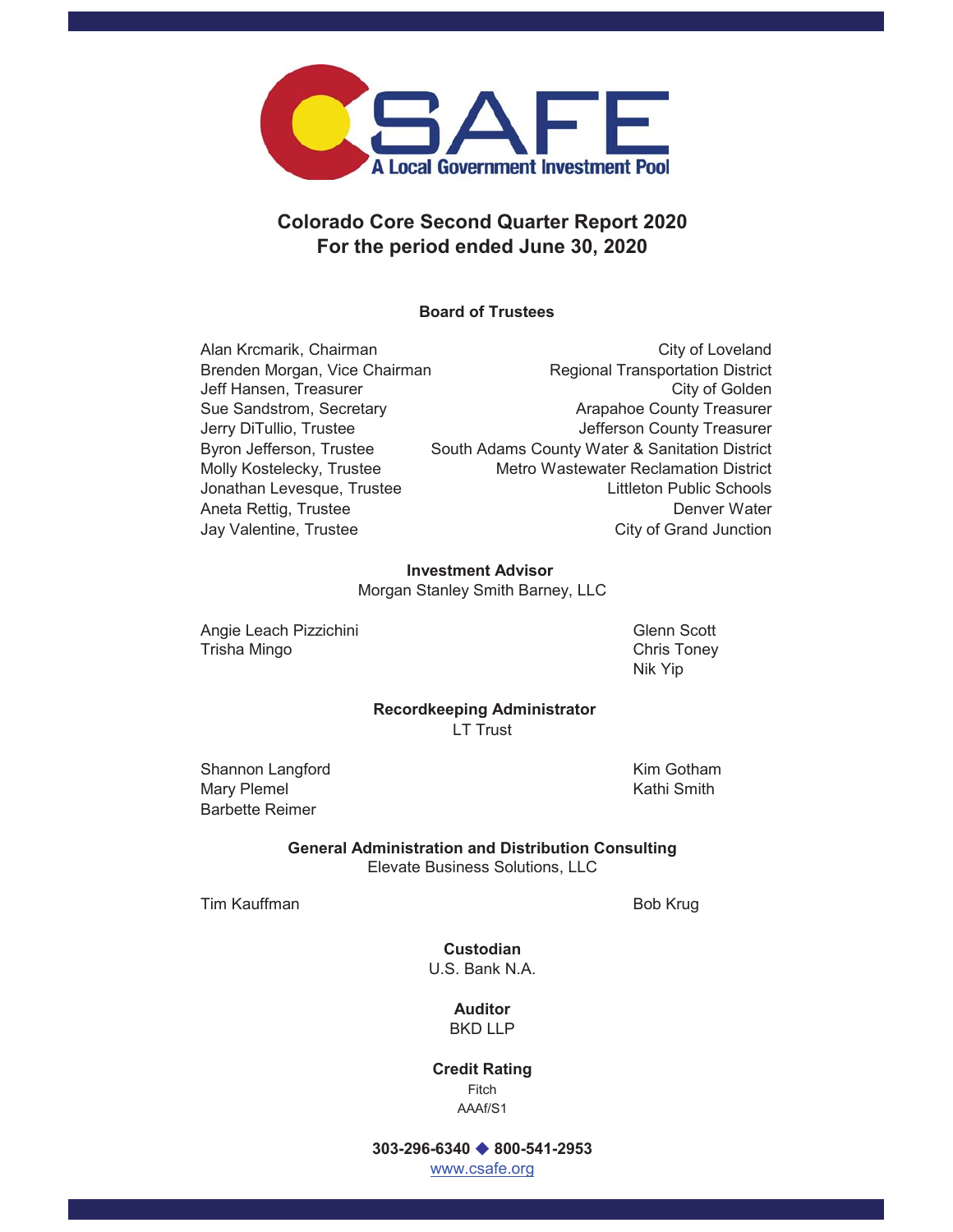#### **CORE SUMMARY**

- Colorado Core investments primary included, highly rated commercial paper, Colorado Depositories in which the deposits are collateralized at 102% of market value under the provisions of the Public Depository Protection Act and other Colorado LGIP funds inclusice of other funds offered by the Trust as allowed for by C.R.S 24-75-601.1(1)(i).
- Colorado Core is rated AAAf/S1 by Fitch Ratings.
- Colorado Core follows guidelines presented in GASB 72 and 31
- Colorado Core will acquire a security or other investment if the investment has a remaining maturity of 3 years or less.
- The weighted average maturity of the portfolio shall not exceed 180 days.
- The weighted average life of the portfolio shall not exceed 1 year.
- Colorado Core seeks to maintain, but does not guarantee, a constant net asset value at \$2.00 per share.
- The Investment Advisor is Morgan Stanley Smith Barney, LLC.
- ◆ The Administrator is LT Trust

### **DISCLOSURE STATEMENT**

As Chairman of the CSAFE Board of Trustees, I hereby attest that CSAFE is in compliance with the provisions of Part 7, Article 75 Title 24, C.R.S., and all other applicable laws and regulations. Additionally, I attest that the Commissioner and the Board of Trustees consent to the disclosure of such information by Securities Commissioner as provided for in Section §11-51-908, C.R.S.

remarik

Alan Krcmarik, City of Loveland Chairman of the Board of Trustees, CSAFE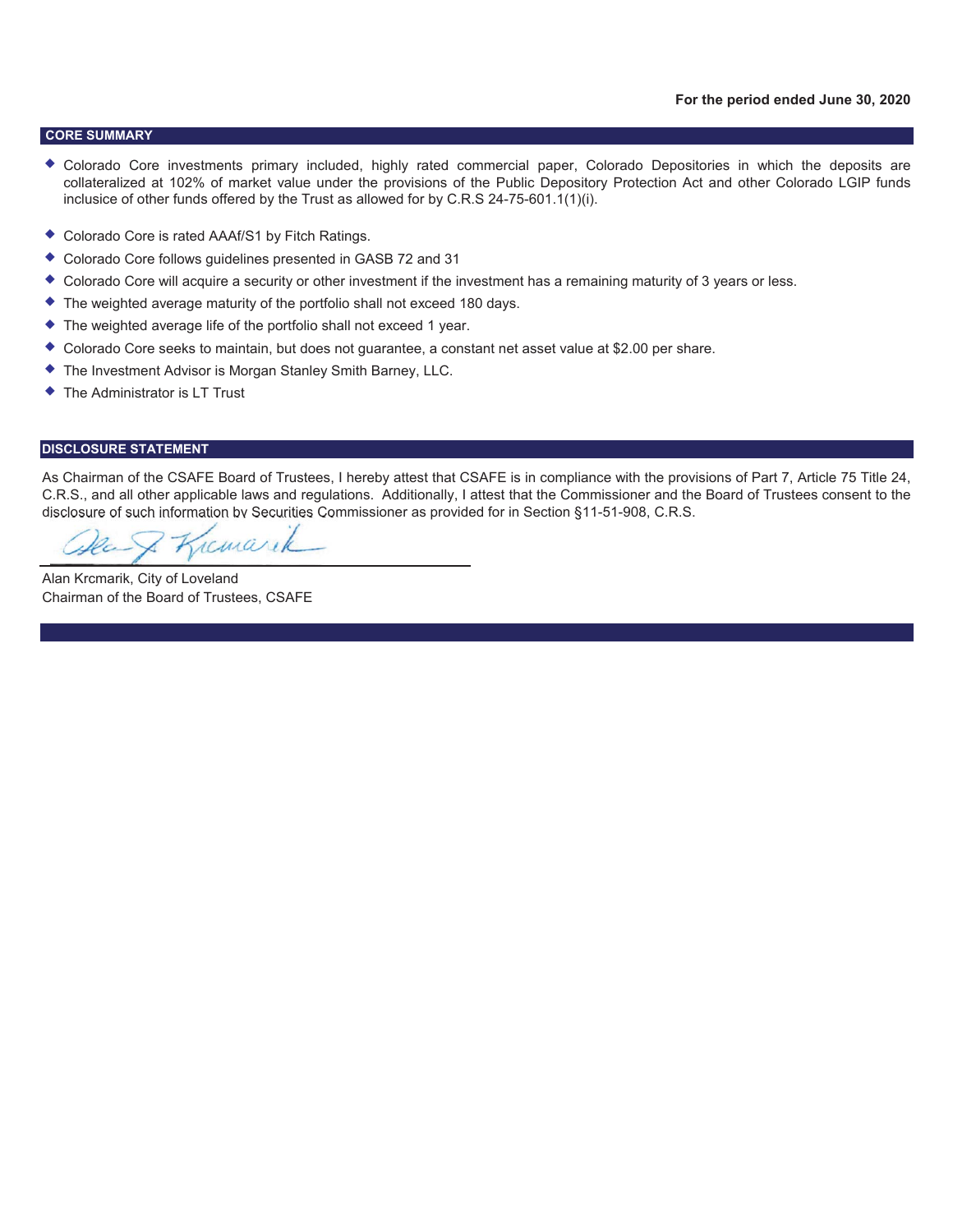# **COLORADO CORE**

## **STATEMENT OF OPERATIONS**

|                                           | For the Period Ending |             |           |            |              |
|-------------------------------------------|-----------------------|-------------|-----------|------------|--------------|
|                                           | 3/31/2020             | 6/30/2020   | 9/30/2020 | 12/31/2020 | Year-to-Date |
| <b>Gross Investment Income</b>            | \$5,453,948           | \$4,171,415 |           |            | \$9,625,363  |
| <b>Expenses</b>                           |                       |             |           |            |              |
| <b>Audit Fees</b>                         | \$8,638               | \$3,574     |           |            | \$12,213     |
| Activity & Transaction Fees               | \$2,953               | \$4,653     |           |            | \$7,606      |
| <b>Admin Fees</b>                         | \$71,417              | \$91,600    |           |            | \$163,017    |
| <b>Advisory Fees</b>                      | \$271,385             | \$348,082   |           |            | \$619,467    |
| <b>Association Dues</b>                   |                       | \$747       |           |            | \$747        |
| <b>Trustee Expenses</b>                   | \$934                 | \$1,027     |           |            | \$1,961      |
| <b>Consulting Service Fees</b>            | \$85,700              | \$109,921   |           |            | \$195,621    |
| <b>Custodial Fees</b>                     |                       | \$20,603    |           |            | \$20,603     |
| Insurance                                 |                       |             |           |            |              |
| Internet/Web Page                         | \$534                 | \$748       |           |            | \$1,282      |
| Legal Fees                                |                       | \$1,634     |           |            | \$1,634      |
| Miscellaneous Expenses & Fees             | \$2                   | \$1,942     |           |            | \$1,943      |
| Rating Agency Fee                         |                       |             |           |            |              |
| Fund Fee Waiver                           | (\$57,134)            | (\$73,280)  |           |            | (\$130,414)  |
| <b>MS Fee Waiver</b>                      | (\$57,134)            | (\$21,451)  |           |            | (\$78,585)   |
| <b>Undistributed Fund Exp</b>             | \$101,206             | \$111,632   |           |            | \$212,838    |
| <b>Total</b>                              | \$428,502             | \$601,432   |           |            | \$1,029,934  |
| <b>Net Investment Income</b>              | \$5,025,446           | \$3,569,983 |           |            | \$8,595,429  |
| <b>CTATEMENT OF CUANCES IN NET CUADES</b> |                       |             |           |            |              |

#### **EMENT OF CHANGES IN NET SHAR**

| Shares Purchased<br>Shares Redeemed             | 179.176.716<br>(84,991,430) | 320,621,956<br>(77,077,748) | 499.798.672<br>(162,069,179) |
|-------------------------------------------------|-----------------------------|-----------------------------|------------------------------|
| Net Change in Share Transactions                | 94,185,286                  | 243,544,208                 | 337,729,494                  |
| Investment activities:<br>Net Investment Income | 2,512,723                   | 1.784.991                   | 4,297,714                    |
| Net Change in Shares                            | 96,698,009                  | 245,329,200                 | 342,027,208                  |
| Net Shares at Beginning of Period               | 537,942,754                 | 634,640,763                 | 537,942,754                  |
| Net Shares at End of Period                     | 634,640,763                 | 879,969,962                 | 879,969,962                  |
|                                                 |                             |                             |                              |

| <b>STATEMENT OF NET ASSETS</b><br><b>Assets</b><br>Investments in securities (Market Value)<br>U.S. Agency Floating<br>\$30,031,460<br>\$30,035,450<br>Yankee CD Fixed<br>\$54,963,975<br>\$15,006,660<br>Yankee CD Floating<br>\$24,821,275<br>\$120,088,006<br>Corporate Bonds<br>\$393,245,820<br>\$408,878,505<br><b>Commercial Paper</b><br>\$160,393,964<br>\$307,320,211<br><b>Bank Commercial Paper</b><br>\$120,202<br>\$120,313<br>Asset Backed Fixed Commercial Paper<br>\$135,607,749<br>\$271,986,964<br>Asset Backed Floating Commercial Paper<br>\$40,001.070<br>\$14.902.125<br>Interest Bearing Commercial Paper<br>\$70,024,375<br>\$179,744,710<br>Total investment in securities<br>\$993,831,281<br>\$1,263,461,553<br>Cash and cash equivalents<br>\$261,808,667<br>\$496.644.566 |
|---------------------------------------------------------------------------------------------------------------------------------------------------------------------------------------------------------------------------------------------------------------------------------------------------------------------------------------------------------------------------------------------------------------------------------------------------------------------------------------------------------------------------------------------------------------------------------------------------------------------------------------------------------------------------------------------------------------------------------------------------------------------------------------------------------|
|                                                                                                                                                                                                                                                                                                                                                                                                                                                                                                                                                                                                                                                                                                                                                                                                         |
|                                                                                                                                                                                                                                                                                                                                                                                                                                                                                                                                                                                                                                                                                                                                                                                                         |
|                                                                                                                                                                                                                                                                                                                                                                                                                                                                                                                                                                                                                                                                                                                                                                                                         |
|                                                                                                                                                                                                                                                                                                                                                                                                                                                                                                                                                                                                                                                                                                                                                                                                         |
|                                                                                                                                                                                                                                                                                                                                                                                                                                                                                                                                                                                                                                                                                                                                                                                                         |
|                                                                                                                                                                                                                                                                                                                                                                                                                                                                                                                                                                                                                                                                                                                                                                                                         |
|                                                                                                                                                                                                                                                                                                                                                                                                                                                                                                                                                                                                                                                                                                                                                                                                         |
|                                                                                                                                                                                                                                                                                                                                                                                                                                                                                                                                                                                                                                                                                                                                                                                                         |
|                                                                                                                                                                                                                                                                                                                                                                                                                                                                                                                                                                                                                                                                                                                                                                                                         |
|                                                                                                                                                                                                                                                                                                                                                                                                                                                                                                                                                                                                                                                                                                                                                                                                         |
|                                                                                                                                                                                                                                                                                                                                                                                                                                                                                                                                                                                                                                                                                                                                                                                                         |
|                                                                                                                                                                                                                                                                                                                                                                                                                                                                                                                                                                                                                                                                                                                                                                                                         |
|                                                                                                                                                                                                                                                                                                                                                                                                                                                                                                                                                                                                                                                                                                                                                                                                         |
|                                                                                                                                                                                                                                                                                                                                                                                                                                                                                                                                                                                                                                                                                                                                                                                                         |
| <b>Accrued Interest</b><br>\$2,313,379<br>\$1,002,768                                                                                                                                                                                                                                                                                                                                                                                                                                                                                                                                                                                                                                                                                                                                                   |
| \$1,257,953,327<br><b>Total Assets</b><br>\$1,761,108,887                                                                                                                                                                                                                                                                                                                                                                                                                                                                                                                                                                                                                                                                                                                                               |
| Liabilities                                                                                                                                                                                                                                                                                                                                                                                                                                                                                                                                                                                                                                                                                                                                                                                             |
| <b>Participant Distribution Payable</b><br>\$8,049<br>\$27,768                                                                                                                                                                                                                                                                                                                                                                                                                                                                                                                                                                                                                                                                                                                                          |
| Fund Income Distribution Payable                                                                                                                                                                                                                                                                                                                                                                                                                                                                                                                                                                                                                                                                                                                                                                        |
| <b>Accrued Expenses</b><br>\$182,272<br>\$285,344                                                                                                                                                                                                                                                                                                                                                                                                                                                                                                                                                                                                                                                                                                                                                       |
| \$210,041<br>\$293,393<br><b>Total Liabilities</b>                                                                                                                                                                                                                                                                                                                                                                                                                                                                                                                                                                                                                                                                                                                                                      |
| <b>Net Assets</b><br>\$1,257,743,286<br>\$1,760,815,494                                                                                                                                                                                                                                                                                                                                                                                                                                                                                                                                                                                                                                                                                                                                                 |
| <b>Total Capital</b><br>\$1,269,281,526<br>\$1,759,939,926                                                                                                                                                                                                                                                                                                                                                                                                                                                                                                                                                                                                                                                                                                                                              |
| Unrealized Fair Market Value Adjustment<br>(\$11,538,240)<br>\$875,568                                                                                                                                                                                                                                                                                                                                                                                                                                                                                                                                                                                                                                                                                                                                  |
| <b>Net Assets</b><br>\$1,257,743,286<br>\$1,760,815,494                                                                                                                                                                                                                                                                                                                                                                                                                                                                                                                                                                                                                                                                                                                                                 |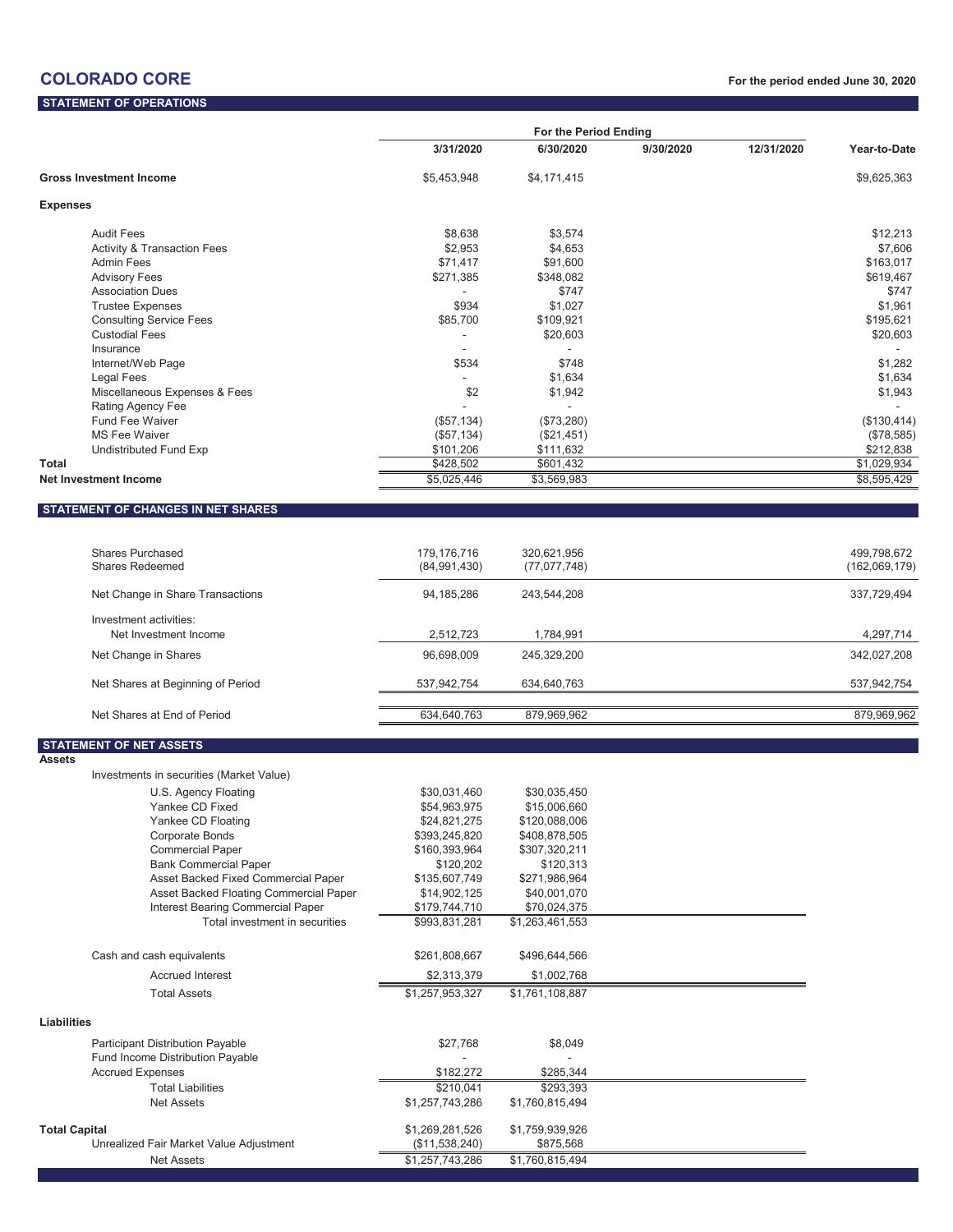## **COLORADO CORE**

**PORTFOLIO ASSETS**

| <b>Security Description</b>                                  | Fitch<br>Credit<br>Rating | Moody's<br>Credit<br>Rating | S&P<br>Credit<br>Rating | Yield          | Maturity                | Cost                            | <b>Book Value</b>               | Market Value <sup>(1)</sup>     | % of Assets     |
|--------------------------------------------------------------|---------------------------|-----------------------------|-------------------------|----------------|-------------------------|---------------------------------|---------------------------------|---------------------------------|-----------------|
| <b>U.S. Agencies Floating Rate</b>                           |                           |                             |                         |                |                         |                                 |                                 |                                 |                 |
| FED FARM CREDIT BANK                                         | <b>NR</b>                 | <b>NR</b>                   | <b>NR</b>               | 0.280          | 4/22/2021               | 20,000,000.00                   | 20,000,000.00                   | 20,018,580.00                   | 1.14%           |
| FED FARM CREDIT BANK                                         | <b>NR</b>                 | <b>NR</b>                   | <b>NR</b>               | 0.386          | 11/16/2021              | 9,999,326.01                    | 9,999,541.87                    | 10,016,870.00                   | 0.57%           |
| Total                                                        |                           |                             |                         |                |                         | 29,999,326.01                   | 29,999,541.87                   | 30,035,450.00                   | 1.71%           |
| Yankee CD Fixed Rate Interest Bearing                        |                           |                             |                         |                |                         |                                 |                                 |                                 |                 |
| <b>BANK OF NOVA SCOTIA</b>                                   | <b>NR</b>                 | <b>NR</b>                   | <b>NR</b>               | 0.686          | 11/4/2020               | 14,999,700.00                   | 14,999,896.15                   | 15,006,660.00                   | 0.85%           |
| <b>Total</b>                                                 |                           |                             |                         |                |                         | 14,999,700.00                   | 14.999.896.15                   | 15,006,660.00                   | 0.85%           |
| Yankee CD Floating Rate Interest Bearing                     |                           |                             |                         |                |                         |                                 |                                 |                                 |                 |
| <b>BANK OF NOVA SCOTIA</b>                                   | <b>NR</b>                 | <b>NR</b>                   | <b>NR</b>               | 0.953          | 5/4/2021                | 20,066,501.20                   | 20,059,695.52                   | 20,053,580.00                   | 1.14%           |
| CA IMPERIAL BK COMM                                          | <b>NR</b>                 | $P-1$                       | $A-1$                   | 0.610          | 10/23/2020              | 20,000,000.00                   | 20,000,000.00                   | 20,024,960.00                   | 1.14%           |
| CA IMPERIAL BK COMM                                          | <b>NR</b>                 | <b>NR</b>                   | <b>NR</b>               | 0.445          | 7/19/2021               | 20,000,000.00                   | 20,000,000.00                   | 20,000,000.00                   | 1.14%           |
| <b>DNB BANK ASA</b><br>NORDEA BANK ABP                       | <b>NR</b><br><b>NR</b>    | <b>NR</b><br><b>NR</b>      | <b>NR</b><br>NR         | 0.581<br>0.477 | 2/5/2021<br>5/21/2021   | 25,000,000.00<br>30,001,500.00  | 25,000,000.00<br>30,001,357.54  | 25,005,925.00<br>30,000,000.00  | 1.42%<br>1.70%  |
| SVENSKA HANDELSBANKE                                         | <b>NR</b>                 | <b>NR</b>                   | <b>NR</b>               | 0.430          | 1/4/2021                | 4,987,080.60                    | 4,990,525.77                    | 5,003,540.00                    | 0.28%           |
| Total                                                        |                           |                             |                         |                |                         | 120,055,081.80                  | 120,051,578.83                  | 120,088,005.00                  | 6.82%           |
| Corporate Bond                                               |                           |                             |                         |                |                         |                                 |                                 |                                 |                 |
| <b>APPLE INC</b>                                             | <b>NR</b>                 | Aa1                         | AA+                     | 1.480          | 2/23/2021               | 12,388,244.14                   | 12,365,836.10                   | 12,379,618.11                   | 0.70%           |
| <b>APPLE INC</b>                                             | <b>NR</b>                 | Aa1                         | AA+                     | 0.944          | 2/9/2022                | 19,972,874.05                   | 19,926,340.65                   | 19,957,487.84                   | 1.13%           |
| <b>APPLE INC</b>                                             | <b>NR</b>                 | Aa1                         | AA+                     | 0.795          | 5/11/2022               | 7,551,711.64                    | 7,535,309.75                    | 7,541,786.00                    | 0.43%           |
| <b>AUST &amp; NZ BANKING</b>                                 | $A+$                      | Aa3                         | AA-                     | 1.337          | 6/1/2021                | 4,333,046.40                    | 4,330,791.47                    | 4,353,281.28                    | 0.25%           |
| <b>AUST &amp; NZ BANKING</b>                                 | <b>NR</b>                 | Aa3                         | AA-                     | 1.222          | 11/23/2021              | 14,616,415.00                   | 14,539,474.79                   | 14,588,922.30                   | 0.83%           |
| <b>AUST &amp; NZ BANKING</b>                                 | AA-                       | Aa3                         | AA-                     | 0.880          | 8/19/2020               | 4,017,446.00                    | 4,001,728.31                    | 4,002,516.00                    | 0.23%           |
| <b>AUST &amp; NZ BANKING</b><br><b>AUST &amp; NZ BANKING</b> | AA-                       | Aa3                         | AA-                     | 0.845          | 5/17/2021               | 15,978,772.95                   | 15,961,979.22                   | 16,004,141.40                   | 0.91%<br>0.06%  |
| <b>BANK OF MONTREAL</b>                                      | AA<br>AA-                 | <b>NR</b><br>Aa2            | <b>NR</b><br>A+         | 0.864<br>1.155 | 11/21/2022<br>8/27/2021 | 1,000,000.00<br>3,271,924.39    | 1,000,000.00<br>3,270,245.77    | 1,001,644.00<br>3,280,883.58    | 0.19%           |
| <b>CHEVRON CORP</b>                                          | <b>NR</b>                 | Aa2                         | AA                      | 0.814          | 3/3/2022                | 4,263,472.32                    | 4,251,624.43                    | 4,250,970.02                    | 0.24%           |
| COMMONWEALTH BANK AU                                         | AA-                       | Aa3                         | AA-                     | 1.135          | 9/7/2021                | 9,457,462.70                    | 9,441,138.62                    | 9,448,485.80                    | 0.54%           |
| COMMONWEALTH BK AUST                                         | AA-                       | Aa3                         | AA-                     | 1.006          | 3/10/2022               | 23,035,887.55                   | 22,978,636.99                   | 23,031,092.92                   | 1.31%           |
| COMMONWEALTH BANK AU                                         | AA-                       | Aa3                         | AA-                     | 0.708          | 9/18/2020               | 2,221,066.89                    | 2,215,577.45                    | 2,216,142.94                    | 0.13%           |
| <b>EXXON MOBIL CORP</b>                                      | <b>NR</b>                 | Aaa                         | AA+                     | 0.715          | 8/16/2022               | 20,029,600.00                   | 20,020,957.67                   | 20,044,060.00                   | 1.14%           |
| MET TOWER GLOBAL FDG                                         | <b>NR</b>                 | Aaa                         | <b>NR</b>               | 0.649          | 1/17/2023               | 25,058,650.00                   | 25,050,086.78                   | 24,809,200.00                   | 1.42%           |
| MET LIFE GLOBAL FD                                           | AA-                       | Aa3                         | AA-                     | 1.583          | 1/8/2021                | 13,241,047.00                   | 13,248,047.30                   | 13,263,276.50                   | 0.75%           |
| NATL AUSTRALIA BK                                            | <b>NR</b>                 | Aa3                         | AA-                     | 2.297          | 7/12/2021               | 5,069,100.00                    | 5,031,340.89                    | 5,042,495.00                    | 0.29%           |
| NATL AUSTRALIA BK                                            | AA                        | Aa3                         | AA-                     | 1.262          | 11/4/2021               | 10,860,000.00                   | 10,858,111.75                   | 10,906,339.05                   | 0.62%           |
| NEW YORK LIFE GLOBAL<br>NEW YORK LIFE GLOBAL                 | AAA<br>AAA                | Aaa                         | AA+<br>AA+              | 0.827<br>0.819 | 6/10/2022<br>8/6/2021   | 2,008,480.00                    | 2,005,577.29<br>7,013,510.27    | 2,002,816.00<br>7,017,367.00    | 0.11%<br>0.40%  |
| NEW YORK LIFE GLOBAL                                         | AAA                       | Aaa<br>Aaa                  | AA+                     | 0.456          | 10/1/2020               | 7,013,410.00<br>11,602,337.68   | 11,602,337.68                   | 11,604,053.55                   | 0.66%           |
| NEW YORK LIFE GLOBAL                                         | AAA                       | Aaa                         | AA+                     | 1.167          | 1/28/2021               | 5,505,555.00                    | 5,501,625.67                    | 5,508,607.50                    | 0.31%           |
| NEW YORK LIFE GLOBAL                                         | AAA                       | Aaa                         | AA+                     | 1.751          | 7/12/2022               | 1,000,000.00                    | 1,000,000.00                    | 1,004,324.00                    | 0.06%           |
| NEW YORK LIFE GLOBAL                                         | AAA                       | Aaa                         | AA+                     | 1.396          | 1/21/2022               | 4,843,279.77                    | 4,843,279.77                    | 4,878,738.00                    | 0.28%           |
| NEW YORK LIFE GLOBAL                                         | AAA                       | Aaa                         | AA+                     | 2.011          | 1/10/2023               | 13,025,090.00                   | 13,021,765.10                   | 12,832,066.00                   | 0.74%           |
| NORDEA BANK ABP                                              | AA-                       | Aa3                         | AA-                     | 1.351          | 5/27/2021               | 4,189,942.50                    | 4,175,836.91                    | 4,184,548.75                    | 0.24%           |
| ROYAL BANK OF CANADA                                         | AA+                       | Aa2                         | AA+                     | 1.232          | 10/26/2020              | 3,498,145.00                    | 3,498,752.67                    | 3,503,696.00                    | 0.20%           |
| ROYAL BANK OF CANADA                                         | AA+                       | Aa2                         | AA-                     | 1.150          | 4/30/2021               | 2,438,513.36                    | 2,438,442.03                    | 2,445,250.61                    | 0.14%           |
| SVENSKA HANDELSBANKE                                         | AA                        | Aa2                         | AA-                     | 0.828          | 5/24/2021               | 29,499,628.09                   | 29,473,801.03                   | 29,539,523.69                   | 1.67%           |
| TORONTO DOMINION BK                                          | <b>NR</b>                 | Aa1                         | AA-                     | 1.239          | 12/14/2020              | 3,220,379.40                    | 3,190,854.58                    | 3,191,905.92                    | 0.18%           |
| TORONTO DOMINION BK<br>TORONTO DOMINION BK                   | AA-                       | Aa1                         | AA-                     | 2.373          | 4/7/2021                | 1,184,936.00                    | 1,175,217.78                    | 1,175,906.19                    | 0.07%           |
| TORONTO DOMINION BK                                          | AA-<br>AA-                | Aa1<br>Aa1                  | AA-<br>AA-              | 2.196<br>0.744 | 7/13/2021<br>6/11/2021  | 2,048,849.38<br>18,880,220.86   | 2,034,924.69<br>18,853,686.16   | 2,036,923.46<br>18,889,385.70   | 0.12%<br>1.07%  |
| TORONTO DOMINION BK                                          | AA-                       | Aa1                         | AA-                     | 0.559          | 9/17/2020               | 2,000,000.00                    | 2,000,000.00                    | 2,000,706.00                    | 0.11%           |
| TOYOTA MOTOR CREDIT                                          | $A+$                      | Aa3                         | AA-                     | 1.992          | 1/11/2022               | 1,447,312.30                    | 1,441,827.95                    | 1,443,129.28                    | 0.08%           |
| TOYOTA MOTOR CREDIT                                          | $A+$                      | Aa3                         | AA-                     | 1.591          | 4/13/2021               | 7,584,742.38                    | 7,583,017.05                    | 7,581,855.94                    | 0.43%           |
| <b>TOYOTA MOTOR CREDIT</b>                                   | A+                        | Aa3                         | AA-                     | 0.783          | 5/17/2022               | 4,015,400.00                    | 4,012,181.29                    | 3,994,992.00                    | 0.23%           |
| TOYOTA MOTOR CREDIT                                          | $A+$                      | Aa3                         | AA-                     | 0.478          | 9/18/2020               | 1,030,000.00                    | 1,030,000.00                    | 1,030,266.77                    | 0.06%           |
| <b>TOYOTA MOTOR CREDIT</b>                                   | <b>NR</b>                 | Aa3                         | AA-                     | 1.677          | 10/7/2021               | 3,000,000.00                    | 3,000,000.00                    | 2,998,866.00                    | 0.17%           |
| TOYOTA MOTOR CREDIT                                          | <b>NR</b>                 | АаЗ                         | AA-                     | 0.559          | 8/13/2021               | 1,000,000.00                    | 1,000,000.00                    | 998,543.00                      | 0.06%           |
| US BANK NA CINCINNAT                                         | AA-                       | A1                          | AA-                     | 0.764          | 11/16/2021              | 25,065,500.00                   | 25,039,599.16                   | 25,063,150.00                   | 1.42%           |
| US BANK NA CINCINNAT                                         | AA-                       | A1                          | AA-                     | 0.799          | 5/23/2022               | 10,505,940.00                   | 10,503,940.68                   | 10,544,247.00                   | 0.60%           |
| <b>WALMART INC</b>                                           | AA                        | Aa2                         | AA                      | 0.535          | 6/23/2021               | 37,263,662.42                   | 37,206,734.53                   | 37,207,744.25                   | 2.11%           |
| <b>WESTPAC BANKING CORP</b><br><b>Total</b>                  | AA-                       | Aa3                         | AA-                     | 1.225          | 8/19/2021               | 10,096,600.00<br>409,334,645.17 | 10,043,235.03<br>408,717,375.26 | 10,077,550.00<br>408,878,505.35 | 0.57%<br>23.26% |
|                                                              |                           |                             |                         |                |                         |                                 |                                 |                                 |                 |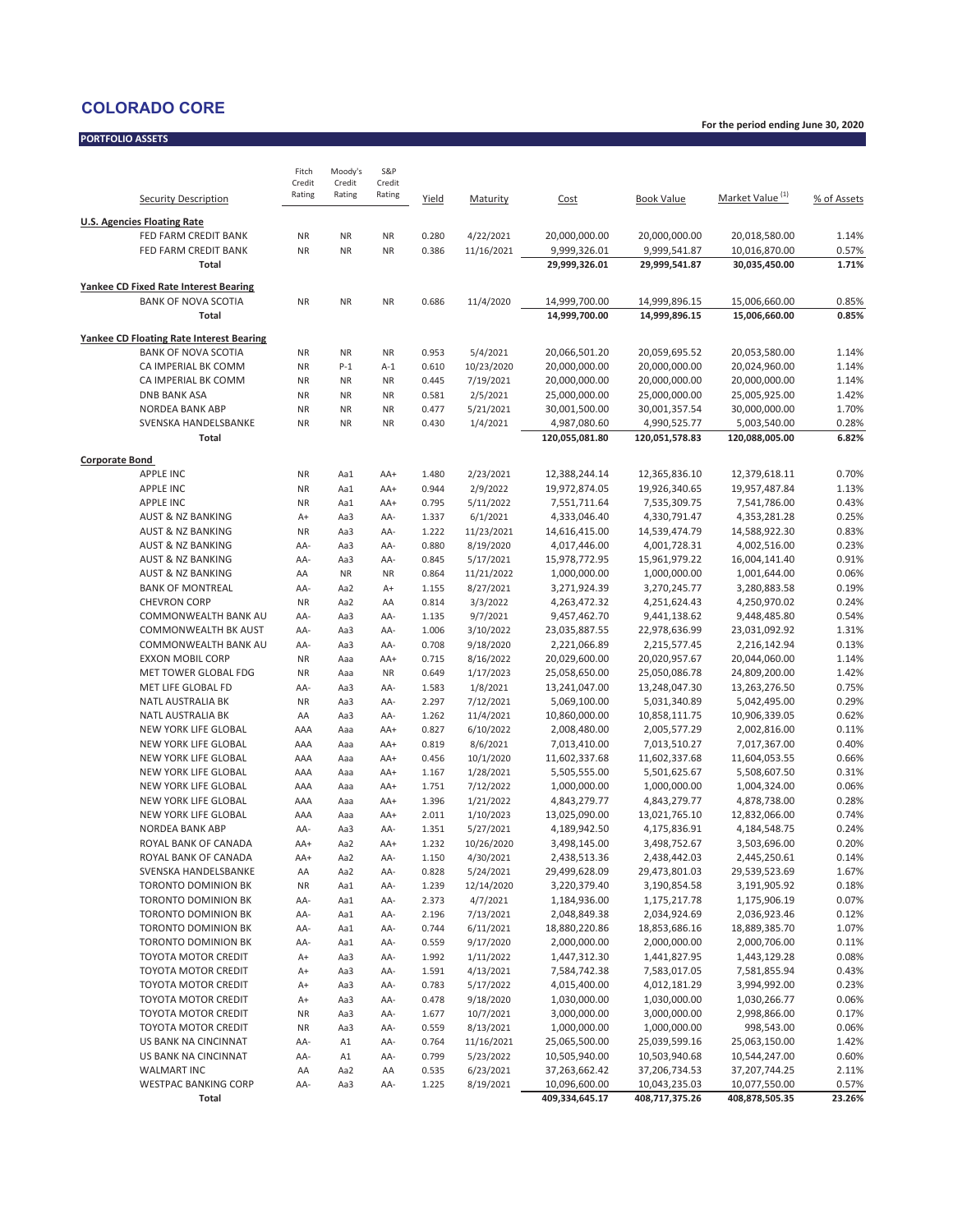| Commercial Paper <sup>(3)</sup> |                                                  |                |           |           |       |            |                                |                                |                                |                |
|---------------------------------|--------------------------------------------------|----------------|-----------|-----------|-------|------------|--------------------------------|--------------------------------|--------------------------------|----------------|
|                                 | <b>CDP FINANCIAL</b>                             | $F1+$          | $P-1$     | $A - 1 +$ | 0.417 | 5/6/2021   | 25,998,340.50                  | 26,008,149.75                  | 26,021,125.80                  | 1.48%          |
|                                 | <b>CDP FINANCIAL</b>                             | $F1+$          | $P-1$     | $A - 1 +$ | 0.407 | 5/19/2021  | 14,941,500.00                  | 14,946,333.33                  | 14,953,170.00                  | 0.85%          |
|                                 | COCA-COLA CO                                     | F <sub>1</sub> | $P-1$     | $A-1$     | 1.633 | 11/16/2020 | 5,939,466.67                   | 5,963,200.00                   | 5,995,740.00                   | 0.34%          |
|                                 | COCA-COLA CO                                     | F <sub>1</sub> | $P-1$     | $A-1$     | 2.177 | 1/21/2021  | 24,555,388.89                  | 24,699,666.67                  | 24,964,125.00                  | 1.40%          |
|                                 | <b>DBS BANK LTD</b>                              | $F1+$          | $P-1$     | $A - 1 +$ | 1.420 | 9/10/2020  | 22,864,283.33                  | 22,936,691.67                  | 22,992,180.00                  | 1.30%          |
|                                 | DEXIA CREDIT LOCAL                               | $F1+$          | $P-1$     | $A - 1 +$ | 1.118 | 9/8/2020   | 6,961,500.00                   | 6,985,241.67                   | 6,997,921.00                   | 0.40%          |
|                                 | <b>DEXIA CREDIT LOCAL</b>                        | $F1+$          | $P-1$     | $A-1+$    | 0.538 | 9/21/2020  | 24,948,472.22                  | 24,969,819.44                  | 24,990,900.00                  | 1.42%          |
|                                 | <b>EXPORT DEVELOPMENT</b>                        | <b>NR</b>      | $P-1$     | $A-1+$    | 1.321 | 8/6/2020   | 32,848,658.33                  | 32,957,100.00                  | 32,996,304.00                  | 1.87%          |
|                                 | <b>EXXON MOBIL CORP</b>                          | <b>NR</b>      | $P-1$     | $A-1+$    | 0.956 | 9/17/2020  | 24,908,611.11                  | 24,949,083.33                  | 24,989,900.00                  | 1.42%          |
|                                 | <b>HENKEL OF AMERICA</b>                         | <b>NR</b>      | $P-1$     | $A-1$     | 1.623 | 7/1/2020   | 12,450,555.56                  | 12,500,000.00                  | 12,499,975.00                  | 0.71%          |
|                                 | <b>HENKEL OF AMERICA</b>                         |                |           |           |       |            |                                |                                |                                |                |
|                                 |                                                  | <b>NR</b>      | $P-1$     | $A-1$     | 1.522 | 7/6/2020   | 14,943,125.00                  | 14,996,875.00                  | 14,999,775.00                  | 0.85%          |
|                                 | HENKEL OF AMERICA                                | <b>NR</b>      | $P-1$     | $A-1$     | 1.421 | 7/7/2020   | 9,964,611.11                   | 9,997,666.67                   | 9,999,830.00                   | 0.57%          |
|                                 | MIZUHO BANK LTD/NY                               | <b>NR</b>      | $P-1$     | $A-1$     | 0.320 | 11/2/2020  | 29,959,575.00                  | 29,967,450.00                  | 29,970,510.00                  | 1.70%          |
|                                 | SUMITOMO MITSUI TRST                             | <b>NR</b>      | $P-1$     | $A-1$     | 0.386 | 12/16/2020 | 29,943,000.00                  | 29,946,800.00                  | 29,951,280.00                  | 1.70%          |
|                                 | TOYOTA MOTOR CREDIT                              | F <sub>1</sub> | $P-1$     | $A-1+$    | 1.391 | 7/28/2020  | 24,913,423.61                  | 24,974,312.50                  | 24,997,475.00                  | 1.42%          |
|                                 | <b>Total</b>                                     |                |           |           |       |            | 306,140,511.33                 | 306,798,390.03                 | 307,320,210.80                 | 17.43%         |
|                                 |                                                  |                |           |           |       |            |                                |                                |                                |                |
|                                 | <b>Bank Commercial Paper<sup>(3)</sup></b>       |                |           |           |       |            |                                |                                |                                |                |
|                                 | US BANK NA CP SWEEP                              | $F1+$          | $P-1$     | $A - 1 +$ | 0.100 | 7/2/2020   | 120,312.79                     | 120,312.79                     | 120,312.79                     | 0.01%          |
|                                 | <b>Total</b>                                     |                |           |           |       |            | 120,312.79                     | 120,312.79                     | 120,312.79                     | 0.01%          |
|                                 | <b>Asset Backed Fixed Commercial Paper</b>       |                |           |           |       |            |                                |                                |                                |                |
|                                 | ANGLESEA FUNDING LLC                             | <b>NR</b>      | $P-1$     | $A-1$     | 0.264 | 8/3/2020   | 24,993,861.11                  | 24,994,041.67                  | 24,995,200.00                  | 1.42%          |
|                                 | ANGLESEA FUNDING LLC                             | <b>NR</b>      | $P-1$     | $A-1$     | 0.305 | 9/2/2020   | 24,982,500.00                  | 24,986,875.00                  | 24,989,875.00                  | 1.42%          |
|                                 | CAFCO LLC                                        | F <sub>1</sub> | $P-1$     | $A-1$     | 1.065 | 7/6/2020   | 17,059,601.25                  | 17,097,506.25                  | 17,099,743.50                  | 0.97%          |
|                                 | COLUMBIA FUNDING CO                              | <b>NR</b>      | $P-1$     | $A-1$     | 1.918 | 7/10/2020  | 19,814,150.00                  | 19,990,550.00                  | 19,999,340.00                  | 1.14%          |
|                                 | COLUMBIA FUNDING CO                              | <b>NR</b>      | $P-1$     | $A-1$     | 0.315 | 10/7/2020  | 24,975,673.61                  | 24,978,902.78                  | 24,978,075.00                  | 1.42%          |
|                                 | <b>CROWN POINT CAPITAL</b>                       | <b>NR</b>      | $P-1$     |           |       |            |                                | 24,984,375.00                  |                                | 1.42%          |
|                                 |                                                  |                |           | $A-1$     | 0.305 | 9/14/2020  | 24,981,041.67                  |                                | 24,987,275.00                  |                |
|                                 | <b>DCAT LLC</b>                                  | F <sub>1</sub> | <b>NR</b> | $A-1$     | 0.711 | 8/4/2020   | 19,964,222.22                  | 19,986,777.78                  | 19,996,940.00                  | 1.14%          |
|                                 | HALKIN FINANCE LLC                               | <b>NR</b>      | $P-1$     | $A-1$     | 1.056 | 7/21/2020  | 14,960,566.67                  | 14,991,333.33                  | 14,998,515.00                  | 0.85%          |
|                                 | <b>HALKIN FINANCE LLC</b>                        | <b>NR</b>      | $P-1$     | $A-1$     | 1.647 | 8/21/2020  | 24,798,625.00                  | 24,942,625.00                  | 24,992,225.00                  | 1.42%          |
|                                 | <b>KELLS FUNDING LLC</b>                         | <b>NR</b>      | $P-1$     | $A-1+$    | 0.254 | 9/14/2020  | 24,984,548.61                  | 24,986,979.17                  | 24,989,350.00                  | 1.42%          |
|                                 | MACKINAC FUNDING CO                              | <b>NR</b>      | $P-1$     | $A-1$     | 0.254 | 8/12/2020  | 24,992,534.72                  | 24,992,708.33                  | 24,994,750.00                  | 1.42%          |
|                                 | MACKINAC FUNDING CO                              | <b>NR</b>      | $P-1$     | $A-1$     | 0.356 | 11/17/2020 | 24,965,729.17                  | 24,966,215.28                  | 24,965,675.00                  | 1.42%          |
|                                 | Total                                            |                |           |           |       |            | 271,473,054.03                 | 271,898,889.59                 | 271,986,963.50                 | 15.46%         |
|                                 | <b>Asset Backed Floating Commercial Paper</b>    |                |           |           |       |            |                                |                                |                                |                |
|                                 | <b>BEDFORD ROW FUNDING</b>                       |                | $P-1$     |           |       | 1/15/2021  | 15,000,000.00                  | 15,000,000.00                  | 15,000,795.00                  | 0.85%          |
|                                 |                                                  | <b>NR</b>      |           | $A - 1 +$ | 1.279 |            |                                |                                |                                |                |
|                                 | <b>CHESHAM SERIES 7</b><br><b>Total</b>          | <b>NR</b>      | <b>NR</b> | <b>NR</b> | 0.388 | 12/14/2020 | 25,000,000.00<br>40,000,000.00 | 25,000,000.00<br>40,000,000.00 | 25,000,275.00<br>40,001,070.00 | 1.42%<br>2.27% |
|                                 |                                                  |                |           |           |       |            |                                |                                |                                |                |
|                                 | Interest Bearing Commercial Paper <sup>(3)</sup> |                |           |           |       |            |                                |                                |                                |                |
|                                 | <b>BEDFORD ROW FUNDING</b>                       | NR             | $P-1$     | $A - 1 +$ | 0.401 | 2/19/2021  | 15,000,000.00                  | 15,000,000.00                  | 14,997,165.00                  | 0.85%          |
|                                 | CA IMPERIAL BK COMM                              | <b>NR</b>      | $P-1$     | $A-1$     | 0.424 | 8/28/2020  | 20,000,000.00                  | 20,000,000.00                  | 20,008,600.00                  | 1.14%          |
|                                 | ROYAL BANK OF CANADA                             | $F1+$          | $P-1$     | $A - 1 +$ | 0.891 | 4/30/2021  | 10,000,000.00                  | 10,000,000.00                  | 10,013,260.00                  | 0.57%          |
|                                 | TORONTO DOMINION BK                              | <b>NR</b>      | $P-1$     | $A-1+$    | 0.460 | 9/11/2020  | 25,000,000.00                  | 25,000,000.00                  | 25,005,350.00                  | 1.42%          |
|                                 | Total                                            |                |           |           |       |            | 70.000.000.00                  | 70,000,000.00                  | 70,024,375.00                  | 3.98%          |
|                                 | Collateralized Bank Deposits <sup>(2)</sup>      |                |           |           |       |            |                                |                                |                                |                |
|                                 | <b>GWB-PROMONTORY III</b>                        | <b>NR</b>      | <b>NR</b> | <b>NR</b> | 0.183 | 7/1/2020   | 8,173,023.31                   | 8,173,023.31                   | 8,173,023.31                   | 0.46%          |
|                                 |                                                  |                |           |           |       |            | 8,173,023.31                   | 8,173,023.31                   | 8,173,023.31                   | 0.46%          |
|                                 | Money Market Funds <sup>(3)</sup>                |                |           |           |       |            |                                |                                |                                |                |
|                                 | <b>GOLDMAN SACHS FIN SQ</b>                      |                |           | AAA       | 0.160 | 7/1/2020   | 10,000,000.00                  | 10,000,000.00                  | 10,000,000.00                  | 0.57%          |
|                                 |                                                  |                |           |           |       |            | 10,000,000.00                  | 10,000,000.00                  | 10,000,000.00                  | 0.57%          |
| $LGIPS$ <sup>(3)</sup>          |                                                  |                |           |           |       |            |                                |                                |                                |                |
|                                 | <b>CSAFE CASH</b>                                | <b>NR</b>      | <b>NR</b> | <b>NR</b> | 0.439 | 7/1/2020   | 478,471,542.75                 | 478,471,542.75                 | 478,471,542.75                 | 27.18%         |
|                                 | <b>Total</b>                                     |                |           |           |       |            | 478,471,542.75                 | 478,471,542.75                 | 478,471,542.75                 | 27.18%         |
|                                 | <b>ACCRUED INTEREST</b>                          |                |           |           |       |            | 1,002,768.14                   | 1,002,768.14                   | 1,002,768.14                   |                |
| Total Assets <sup>(4)</sup>     |                                                  |                |           |           |       |            | 1,759,769,965.33               | 1,760,233,318.72               | 1,761,108,886.64               | 100%           |
|                                 |                                                  |                |           |           |       |            |                                |                                | \$<br>2.000000000              |                |
|                                 |                                                  |                |           |           |       |            |                                |                                |                                |                |

#### **Net Asset Value Per Share**

#### **Notes:**

1) All of the securities held in the portfolio are valued daily using a third party pricing service (ICE Data Service). Other assets in the portfolio such as repurchase agreements, money market funds and bank deposts are valued at cost.

2) In October 2008, the FDIC insurance limit was raised to \$250,000. All bank deposits in amounts greater than \$250,000 were collateralized according to the regulations of the Public Deposit Protection Act.

3) Commercial paper and money market funds are not assigned long-term credit ratings.

4) The information contained in this statement is unaudited. Audited financial statements are completed annually and are available at www.csafe.org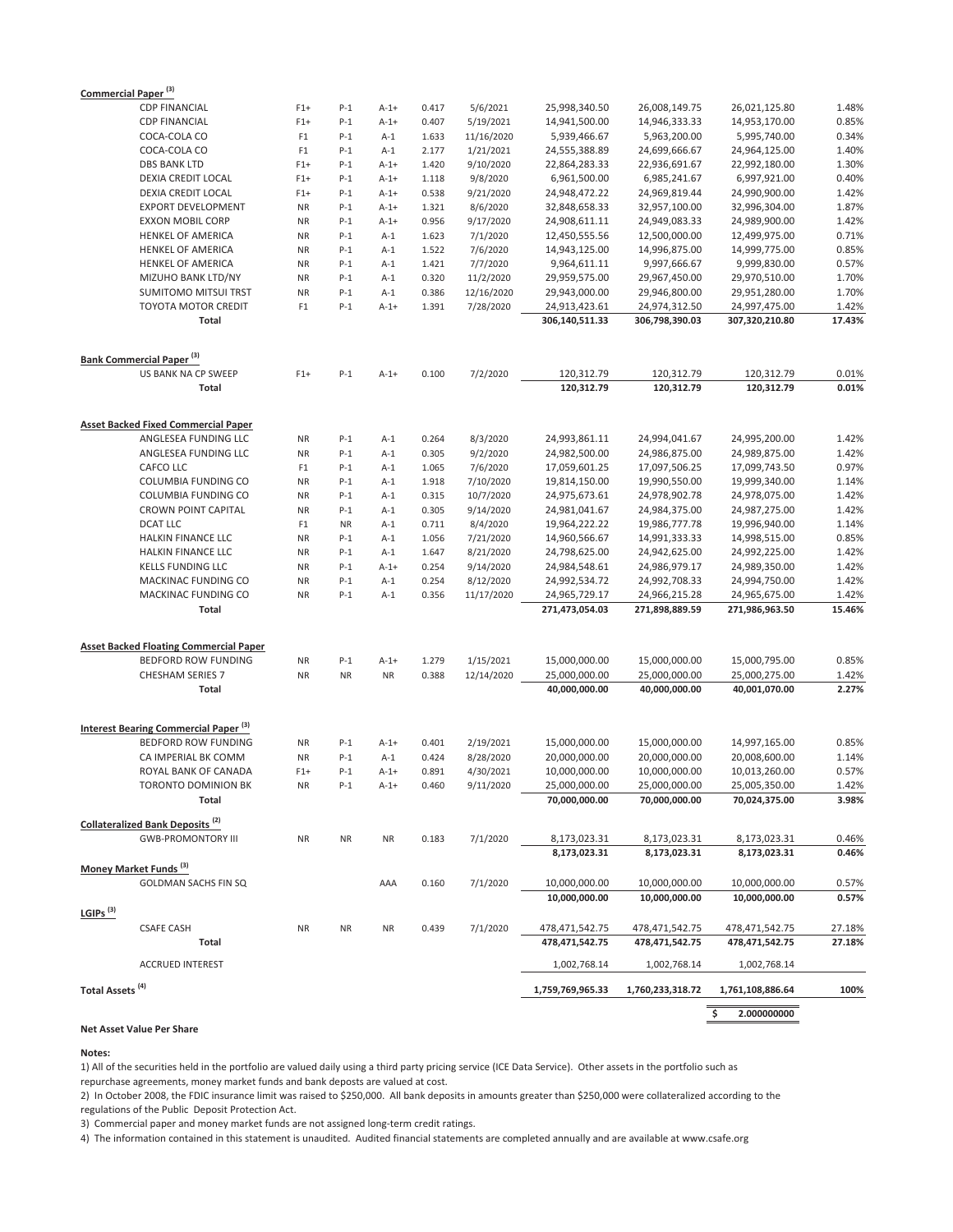| <b>QUARTERLY SUMMARY</b>     |                    |
|------------------------------|--------------------|
| <b>Net Assets</b>            | \$1,759,939,925.68 |
| 30 Day Yield                 | 0.66%              |
| 7 Day Yield                  | 0.58%              |
| <b>Expense Ratio</b>         | 0.163              |
| Weighted Avg Maturity (days) | 45.52              |
| Weighted Avg Life (days)     | 174.92             |
| Net Asset Value Per Share    | \$2.00             |
|                              |                    |